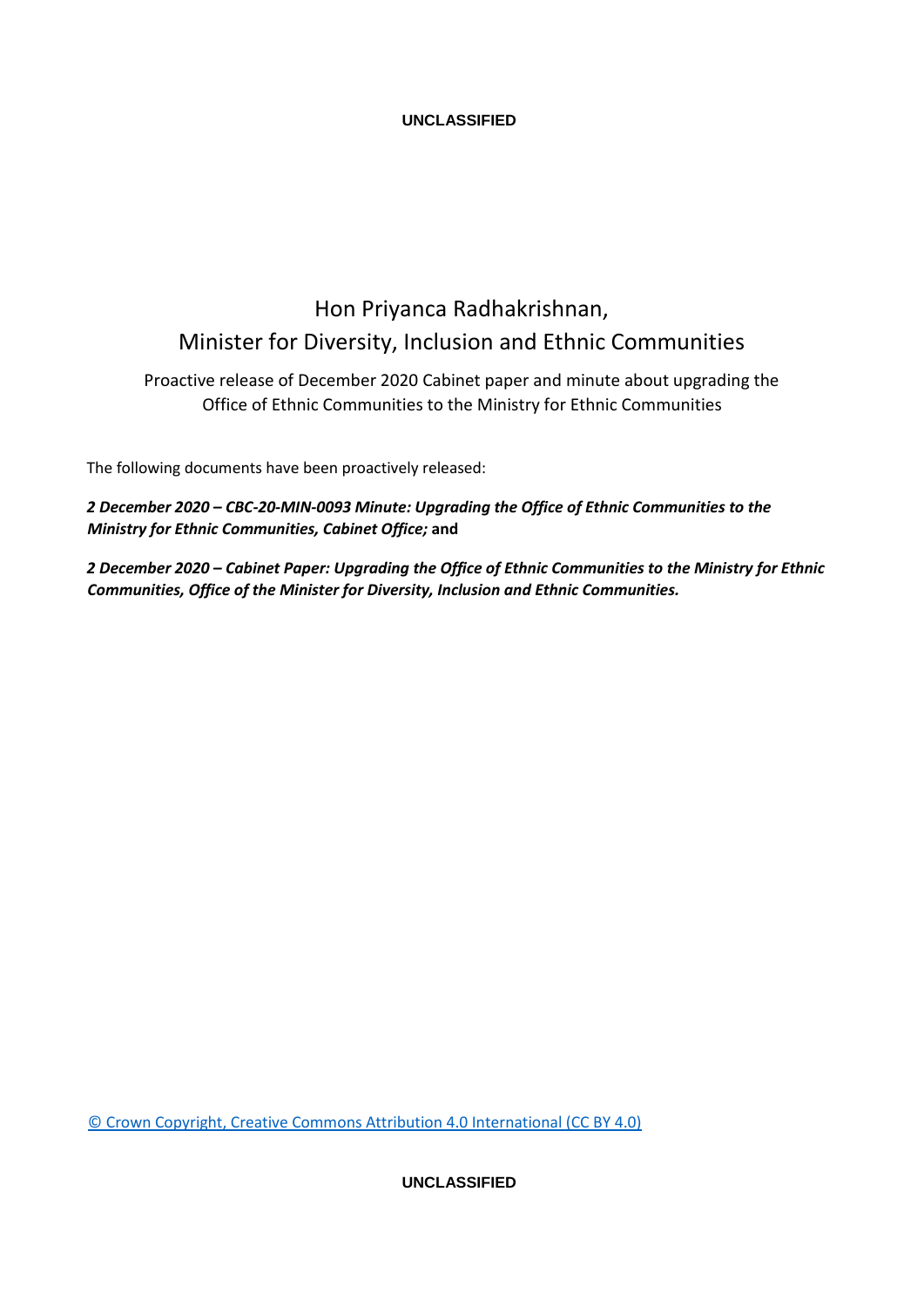

# **Cabinet Business Committee**

# **Minute of Decision**

*This document contains information for the New Zealand Cabinet. It must be treated in confidence and handled in accordance with any security classification, or other endorsement. The information can only be released, including under the Official lnfonnation Act 1982, by persons with the appropriate authority.* 

# **Upgrading the Office of Ethnic Communities to the Ministry for Ethnic Communities Portfolios**<br> **Public Service / Diversity, Inclusion and Ethnic Communities**  $\bigodot$ <br>
On 2 December 2020, the Cabinet Business Communities **Communities**

On 2 December 2020, the Cabinet Business Committee:

- 1 **noted** that since the 15 March 2019 Christchurch terrorist attack, a significant programme has been put into place to increase the Office of Ethnic Communities' ability to work proactively with ethnic communities and provide a stronger connection between ethnic communities and government;
- 2 **agreed** to establish a departmental agency, named the Ministry for Ethnic Communities, effective from 1 July 2021, with the Department of internal Affairs (DIA) as the host department and the Minister for Inclusion, Diversity and Ethnic Conumunities as the appropriate Minister;
- 3 **invited** the Minister for the Public Service to issue drafting instrnctions to the Parliamentary Counsel Office for an Order in Council to establish the new departmental agency by adding it to Part 2 of Schedule 2 of the Public Service Act 2020, and to provide for transitional matters connected with the transfer of fimctions;
- 4 **noted** that the Public Service Commissioner will bring a vacancy paper to Cabinet notifying the vacancy of chief executive of the Ministry for Ethnic Communities role;
- 5 **agreed** to increase the cap on the Public Service Commission's appropriation for chief executive remuneration to accommodate the remuneration for the chief executive of the Ministry for Ethnic Communities (noting that this change is fiscally neutral as chief executive remuneration costs are recovered from individual agency appropriations); **Degrading the Office of Ethnic Communities to the Ministry for Ethnic<br>
Communities<br>
Forthios Public Service / Diversity, Inclusion and Ethnic Communities<br>
In 2 December 2020, the Cabinet Business Committee:<br>
<b>noted that**
- **Gagreed** to increase funding in Vote Internal Affairs by \$4.686 million over the forecast period (\$0.502 million in 2020/21, \$1.052 million in 2021/22, and \$1.044 million in 2022/23 and outyears) to meet establishment and incremental costs associated with the departmental agency;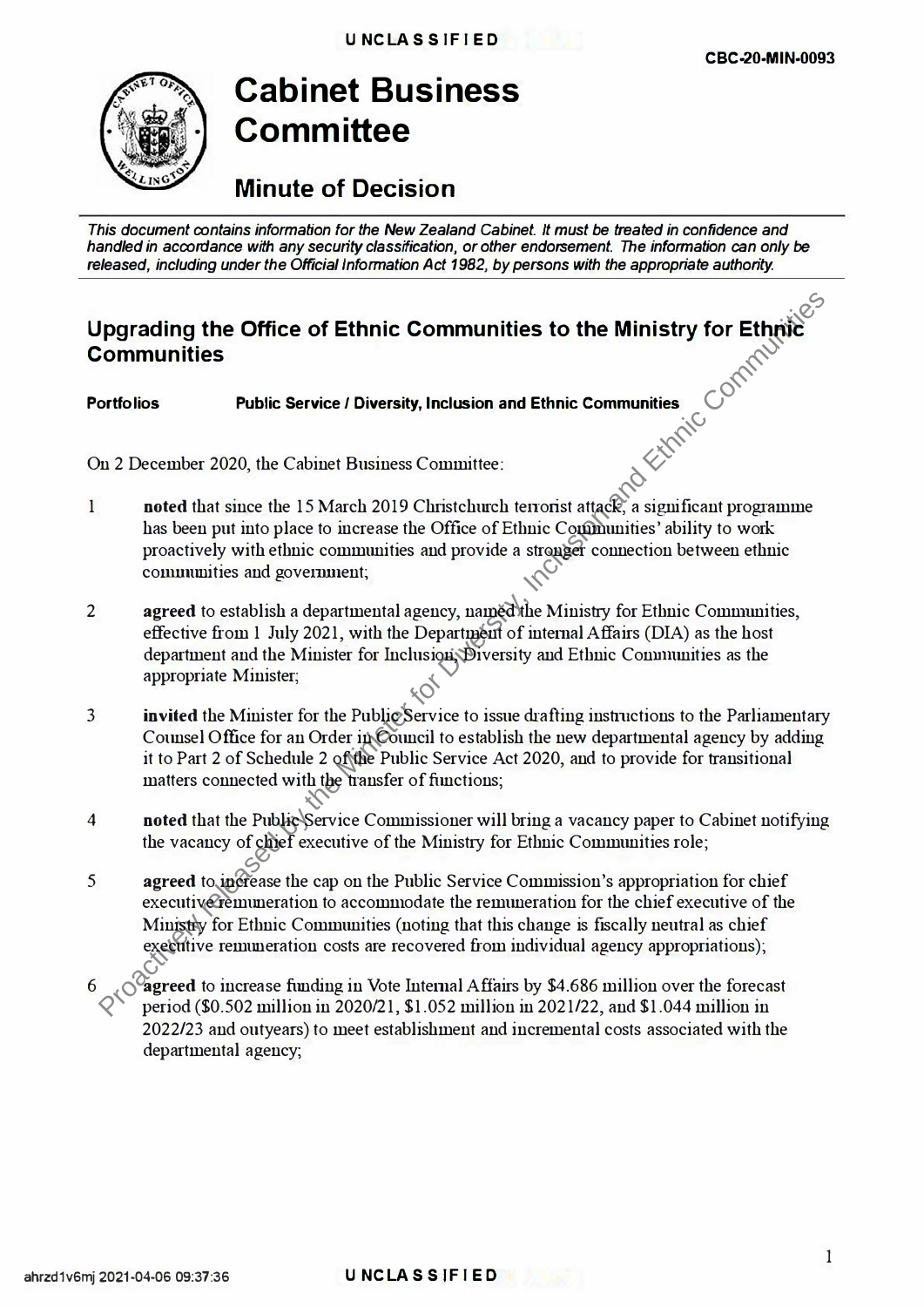#### **CBC-20-MIN-0093**

#### **UNCLASSIFIED**

7 **approved** the following changes to appropriations to meet the incremental costs associated with the new Ministry for Ethnic Communities, with a corresponding impact on the operating balance and net core Crown debt:

|                                                                                                                                                                                                                                                                                                                                                                                                                                                                                                                                                                                               | \$million - increase/(decrease) |                                                                |                      |           |                       |  |  |  |
|-----------------------------------------------------------------------------------------------------------------------------------------------------------------------------------------------------------------------------------------------------------------------------------------------------------------------------------------------------------------------------------------------------------------------------------------------------------------------------------------------------------------------------------------------------------------------------------------------|---------------------------------|----------------------------------------------------------------|----------------------|-----------|-----------------------|--|--|--|
| <b>Vote Internal Affairs</b>                                                                                                                                                                                                                                                                                                                                                                                                                                                                                                                                                                  | 2020/21                         | 2021/22                                                        | 2022/23              | 2023/24   | $2024/25$ &           |  |  |  |
| <b>Minister of Internal Affairs</b>                                                                                                                                                                                                                                                                                                                                                                                                                                                                                                                                                           |                                 |                                                                |                      |           | <b>Outyears</b>       |  |  |  |
| Multi-Category Expenses and Capital<br>Expenditure:                                                                                                                                                                                                                                                                                                                                                                                                                                                                                                                                           |                                 |                                                                |                      |           |                       |  |  |  |
| Community Information and Advisory<br>Services MCA                                                                                                                                                                                                                                                                                                                                                                                                                                                                                                                                            |                                 |                                                                |                      |           |                       |  |  |  |
| Departmental Output Expense:                                                                                                                                                                                                                                                                                                                                                                                                                                                                                                                                                                  |                                 |                                                                |                      |           |                       |  |  |  |
| Advisory and Information Services to<br><b>Ethnic Communities</b>                                                                                                                                                                                                                                                                                                                                                                                                                                                                                                                             |                                 | 0.485                                                          | 0.180                | 0.180     | $k_{\mathcal{C}_{7}}$ |  |  |  |
| (funded by revenue Crown)                                                                                                                                                                                                                                                                                                                                                                                                                                                                                                                                                                     |                                 |                                                                |                      | tric Cont |                       |  |  |  |
| Policy and Related Services MCA                                                                                                                                                                                                                                                                                                                                                                                                                                                                                                                                                               |                                 |                                                                |                      |           |                       |  |  |  |
| Departmental Output Expense:                                                                                                                                                                                                                                                                                                                                                                                                                                                                                                                                                                  |                                 |                                                                |                      |           |                       |  |  |  |
| Policy and Related Services - Ethnic                                                                                                                                                                                                                                                                                                                                                                                                                                                                                                                                                          |                                 |                                                                |                      |           |                       |  |  |  |
| Communities                                                                                                                                                                                                                                                                                                                                                                                                                                                                                                                                                                                   | 0.502                           | 0.567                                                          | 0.864                | 0.864     | 0.864                 |  |  |  |
| (funded by revenue Crown)                                                                                                                                                                                                                                                                                                                                                                                                                                                                                                                                                                     |                                 |                                                                |                      |           |                       |  |  |  |
| <b>Total Operating</b>                                                                                                                                                                                                                                                                                                                                                                                                                                                                                                                                                                        | 0.502                           | 1.052                                                          | $\gamma_{.044}^{00}$ | 1.044     | 1.044                 |  |  |  |
| Supplementary Estimates and that, in the interim, the increase be met from Imprest Supply;<br>agreed that the expenses incurred under paragraph 7 above be charged against the Between-<br>Budget Contingency established as part of Budget 2020;<br>noted that the chief executive for the Ministry for Ethnic Communities (or acting chief<br>$\boldsymbol{0}$<br>executive if appointed), will work with DIA to implement the transition to the new Ministry,<br>including transfers of staff and financial delegations, and the necessary agreements between<br>the new Ministry and DIA; |                                 |                                                                |                      |           |                       |  |  |  |
| noted that the Minister for Diversity, Inclusion and Ethnic Communities may seek<br>$\mathbf{1}$<br>additional funding in Budget 2021 or future budgets to address time-limited funding and any<br>additional costs associated with the new Ministry, its new status in the communities,<br>COVID-19 recovery roles or other work programme initiatives.<br>anine Harve                                                                                                                                                                                                                       |                                 |                                                                |                      |           |                       |  |  |  |
| Committee Secretary                                                                                                                                                                                                                                                                                                                                                                                                                                                                                                                                                                           |                                 |                                                                |                      |           |                       |  |  |  |
| resent:<br>$+$ Dobortson (Ch.                                                                                                                                                                                                                                                                                                                                                                                                                                                                                                                                                                 |                                 | <b>Officials present from:</b><br>Office of the Drime Minister |                      |           |                       |  |  |  |

- 8 **agreed** that the change to appropriations for 2020/21 above be included in the 2020/21 Supplementary Estimates and that, in the interim, the increase be met from Imprest Supply;
- **agreed** that the expenses incurred under paragraph 7 above be charged against the Between-Budget Contingency established as part of Budget 2020;
- 10 **noted** that the chief executive for the Ministry for Ethnic Communities (or acting chief executive if appointed), will work with DIA to implement the transition to the new Ministry, including transfers of staff and financial delegations, and the necessary agreements between the new Ministry and DIA;
- 11 **noted** that the Minister for Diversity, Inclusion and Ethnic Communities may seek additional funding in Budget 2021 or future budgets to address time-limited funding and any additional costs associated with the new Ministry, its new status in the communities, COVID-19 recovery roles or other work programme initiatives.

Janine Harvey Committee Secretary

## **Present:**

Hon Grant Robertson (Chair) Hon Kelvin Davis Hon Dr Megan Woods Hon Chris Hipkins Hon Carmel Sepuloni Hon Andrew Little Hon David Parker Hon Nanaia Mahuta Hon Poto Williams Hon Damien O'Connor Hon Stuart Nash Hon Kris Faafoi Hon Jan Tinetti

 **Officials present from:** Office of the Prime Minister Department of the Prime Minister and Cabinet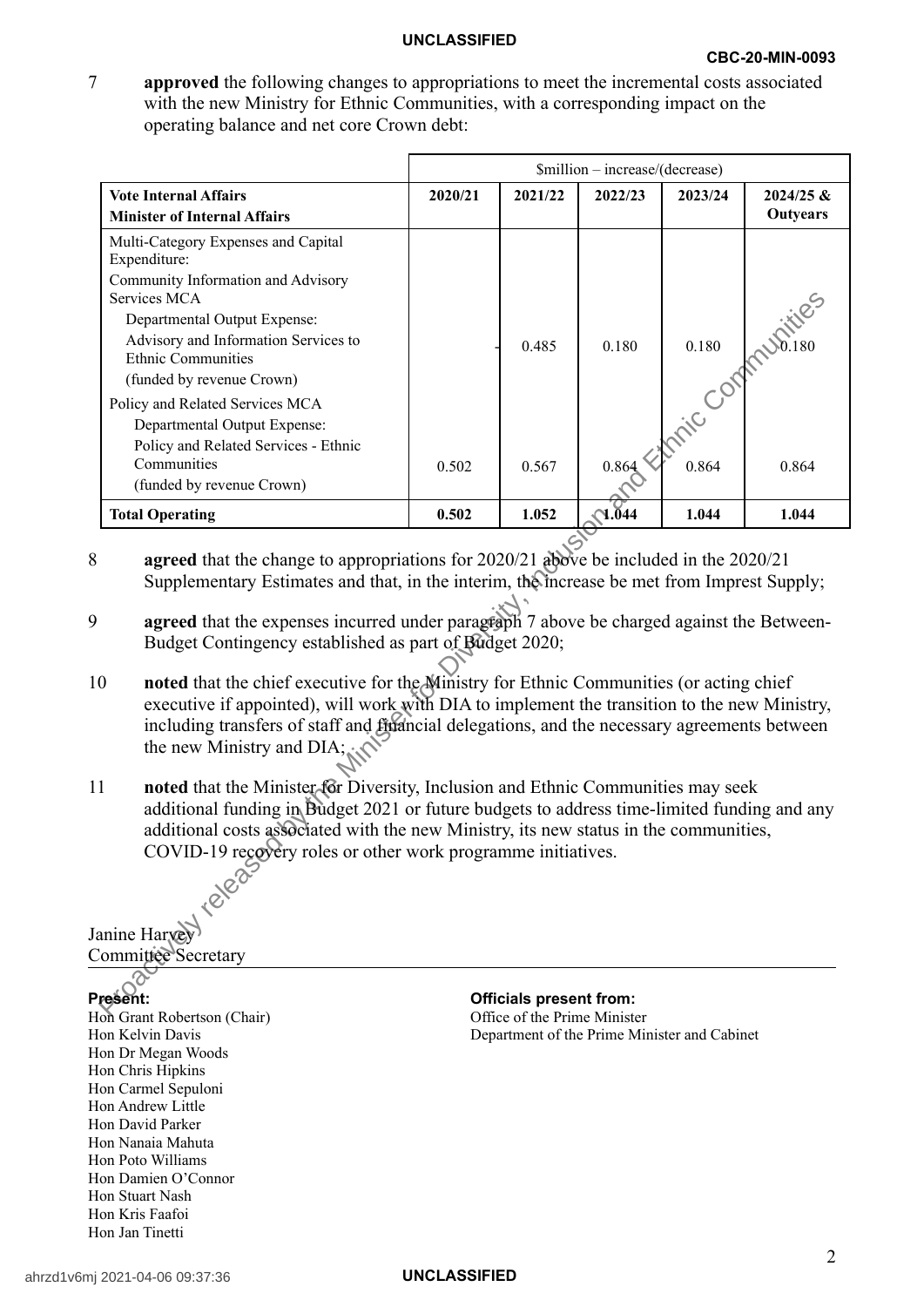Programs the Minister of Diversity, Inclusion and Ethnic Communities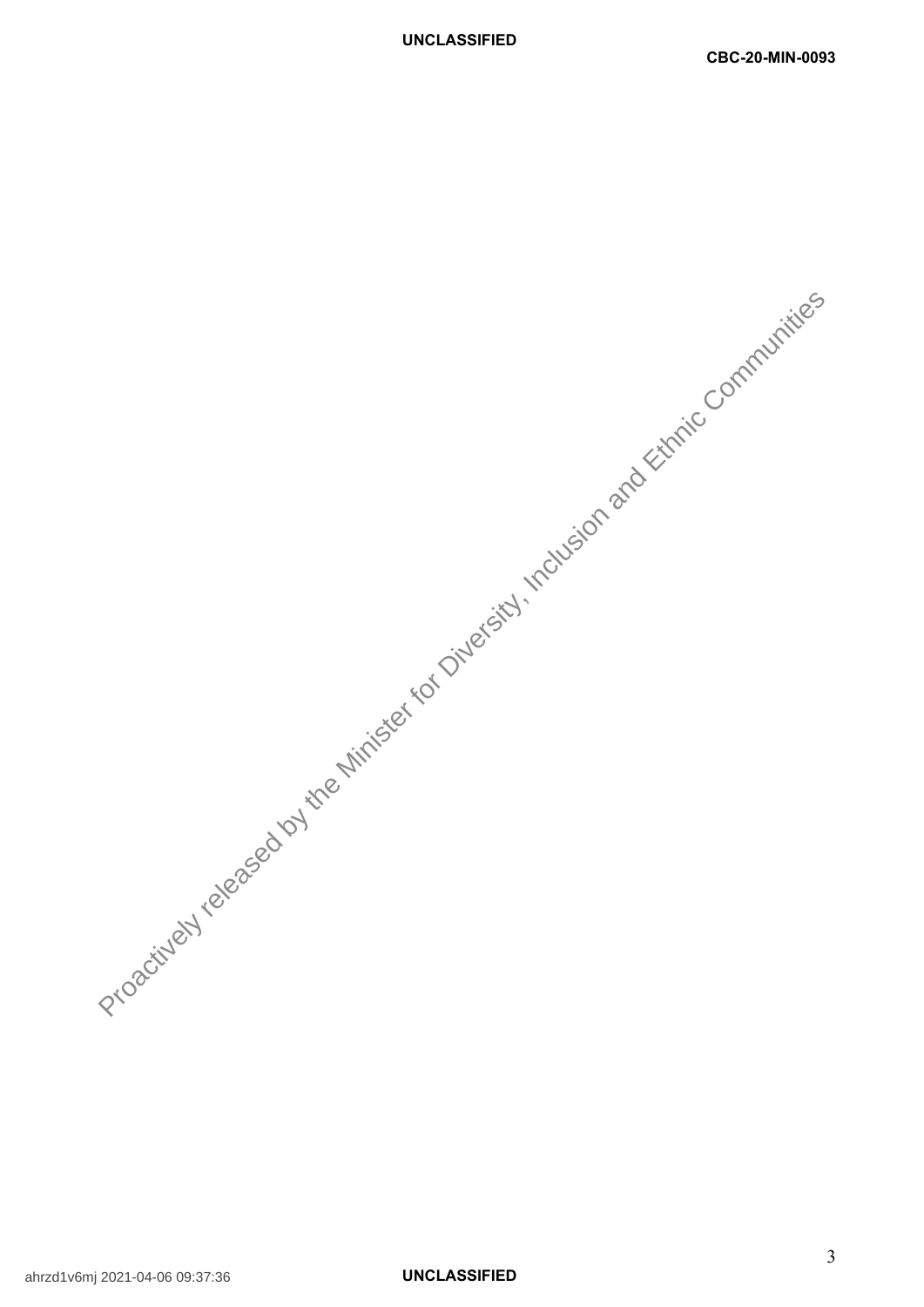Office of the Minister for the Public Service

Office of the Minister for Diversity, Inclusion and Ethnic Communities

 Cabinet Business Committee Chair,

#### **Upgrading the Office of Ethnic Communities to the Ministry for Ethnic Communities**

#### **Proposal**

- 1 This paper seeks:
	- 1.1 agreement to establish the Office of Ethnic Communities (OEC) as a departmental agency named the Ministry for Ethnic Communities, with the Department of Internal Affairs (DIA) as the host department with effect from 1 July 2021. A departmental agency will further improve outcomes for New Zealand's ethnic communities through greater visibility, mana and leadership and a formal direct reporting line to the Minister; and
	- 1.2 approval for additional operational funding to cover the costs associated with the establishment and ongoing operation of the Ministry for Ethnic Communities to be charged against the Between-Budget Contingency established as part of Budget 2020.

#### **Executive Summary**

- 2 The establishment of the Ministry for Ethnic Communities is likely to be part of the Government's response to the Royal Commission of Inquiry into the Terrorist Attack on Christchurch Mosques on 15 March 2019 (the Royal Commission). A new Ministry will reinforce the importance of establishing and maintaining strong relationships with New Zealand's diverse ethnic communities at a senior level in government. Funding of this new Ministry will be from the Between-Budget Contingency. **Upgrading the Office of Ethnic Communities to the Ministry for Ethnic Communities.**<br>
This paper seeks:<br>
1.1 agreement to establish the Office of Ethnic Communities (OEC) as a department of internal agency named the Minis
	- 3 Aotearoa New Zealand is one of the most ethnically diverse countries in the world. We have more than 200 different ethnicities in our communities, projected to grow to approximately 25% of the population by 2038.
	- 4 Our Government is committed to ensuring that Aotearoa New Zealand is an inclusive society that embraces diversity and where everyone feels they belong, are valued and are able to contribute. However, some groups are not experiencing the same opportunities as others.

 5 We therefore propose that Cabinet agree now to establish OEC as a departmental agency named the Ministry for Ethnic Communities, with DIA as the host department and the Minister for Diversity, Inclusion and Ethnic Communities as the responsible Minister.

- 6 We propose that the Ministry come into legal existence and resources are transferred to it on 1 July 2021.
- 7 As certainty concerning the establishment of the Ministry is required urgently, and is dependent on additional funding, we are seeking agreement to additional operating funding to cover the costs associated with the establishment and ongoing operation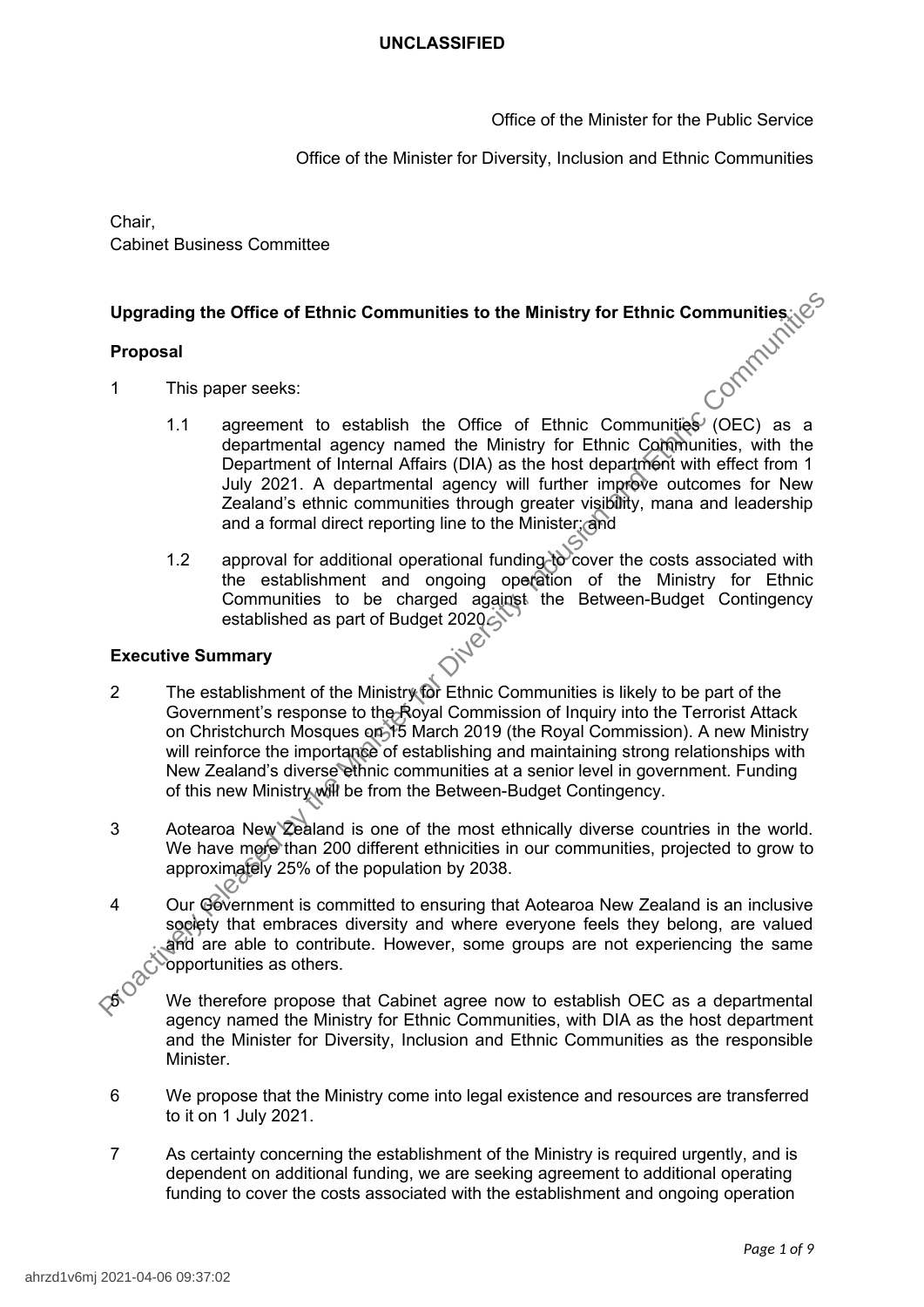of the Ministry to be charged against the Between-Budget Contingency established as part of Budget 2020.

- 8 The overall marginal costs associated with establishing a new Ministry are estimated at \$4.686 million over the fiscal forecast period, including establishment costs of \$0.823 million. DIA is unable to meet the marginal costs associated with the new Ministry while maintaining current service delivery and committed programmes of work.
- 9 Feedback from ethnic communities suggests the establishment of a Ministry, which goes beyond the recent uplift, will send a strong signal to New Zealand's ethnic communities that this Government values diversity and the contributions made by ethnic communities. As well as a vehicle to respond to the Royal Commi**ssió**n, a machinery of government change would support and deliver improved outcomes for ethnic communities through:
	- 9.1 improved leadership and connection across government
	- 9.2 greater ability to deliver on Government's priorities for ethnic communities
	- 9.3 stronger connections between the Minister and a full-time chief executive, and
	- 9.4 an increase in public profile and status for the portfolio.
- 10 Subject to approval of these proposals, the Minister for the Public Service and the Public Service Commissioner will begin processes to establish the Ministry and appoint a chief executive.

#### **Background**

 **NEW ZEALAND IS ONE OF THE MOST ETHNICALLY DIVERSE COUNTRIES IN THE WORLD, WHICH IS A SOURCE OF STRENGTH**

11 There is great diversity within Aotearoa New Zealand's ethnic communities. The ethnic population in New Zealand recorded at the 2018 Census was 941,571, a 45% increase since the 2013 Census. New Zealand's ethnic diversity brings new perspectives, skills and richness of culture to our society. We need to provide a supportive environment for New Zealand's ethnic communities to feel that they truly belong, can contribute and thrive. From the Covernment valuate subsets the establishment or a whistery, which<br>communities has the Sovernment valuate a diversity and the contributions mage by<br>the effinic communities. As well as a vehicle to respond to the Ro

#### **DIVERSITY HAS CHALLENGES**

- 12 Some members of ethnic communities face particular challenges and barriers and are unable to access the same opportunities as others. This affects their wellbeing and ability to participate meaningfully in New Zealand society.
- 13  $\sim$  The 15 March 2019 mosque attacks highlighted the need to ensure that New Zealand's ethnic communities feel safe, valued and heard – and that there is more work to be done to ensure this. The forthcoming release of the Royal Commission report will underscore the need for Government commitment and action to deliver on those messages.
- 14 The COVID-19 pandemic has also posed specific challenges for ethnic communities, with direct outreach and communication particularly important during the response phase, and a need to ensure that all communities are fully included as we move towards the recovery phase.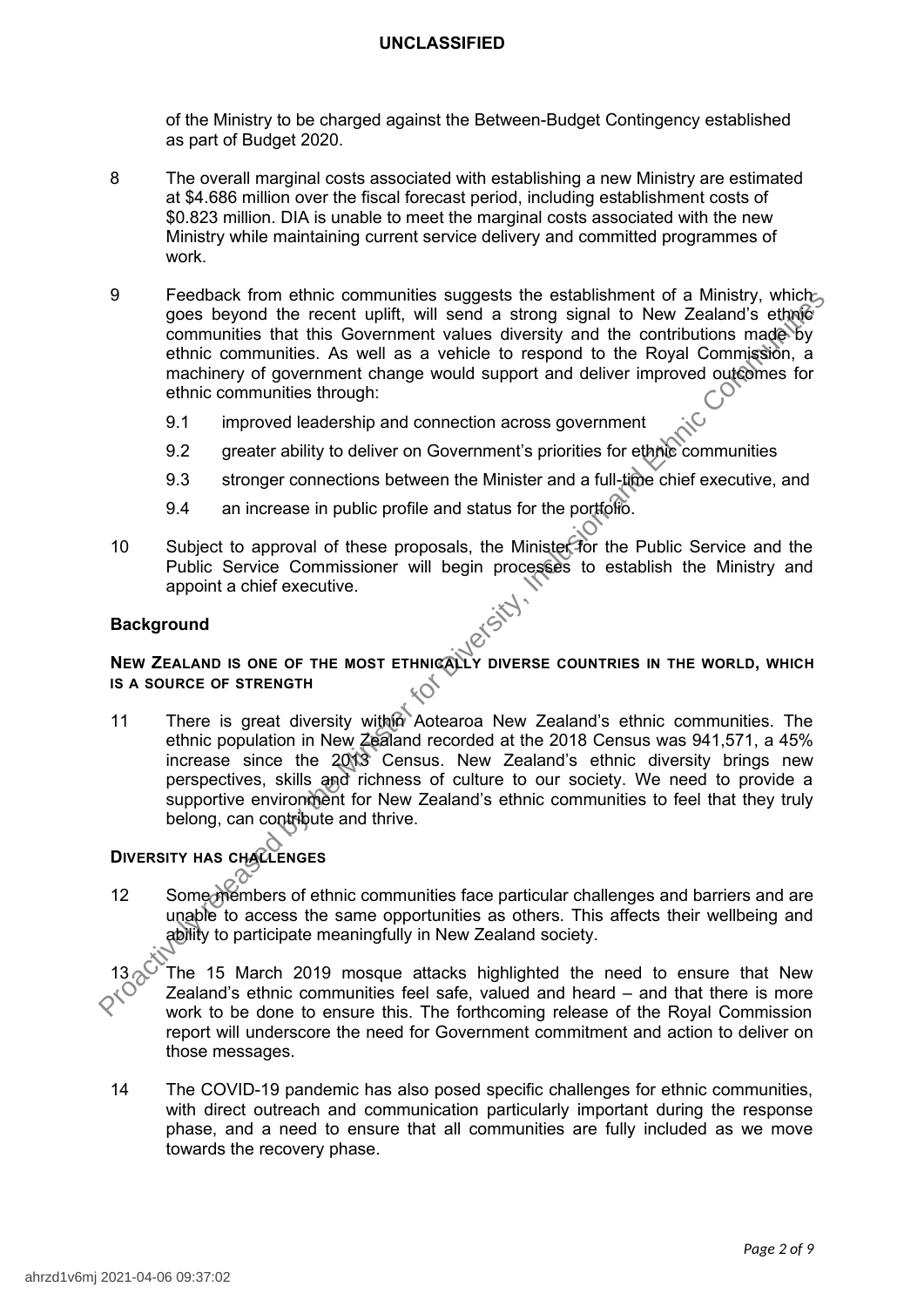#### **Context – current Office of Ethnic Communities**

- 15 The Office of Ethnic Communities (Te Tari Matawaka) was established in 2001 under the name Office of Ethnic Affairs and is a business unit within DIA. OEC currently has approximately 38 permanent FTE positions and 6 fixed-term positions (including vacancies under recruitment).
- 16 Like other population agencies, OEC has a mandate relating to a specific population within New Zealand. In the context of OEC's mandate, the term "ethnic" refers to people who are new migrants, former refugees, long-term settlers, and those born in New Zealand who identify their ethnicity as Middle Eastern, Latin American, Continental European, Asian or African. OEC has also extended its work to include particular faith communities, recognising that faith is often intertwined with ethnicity.
- 17 Prior to March 2019, OEC had approximately 22 FTEs, and its primary responsibilities were:
	- 17.1 advising the government on ethnic diversity in New Zealand;
	- 17.2 providing information, advice and services to, and for, ethnic communities in New Zealand; and
	- 17.3 administering funds to support community development and social cohesion.
- 18 Following the events of 15 March 2019, OEC responded to meet the immediate and emerging needs of ethnic communities. The previous Government invested an additional \$9.444 million departmental funding in OEC to support a significant work programme. This increased OEC's ability to proactively support communities impacted by the attack and provided, a stronger connection between ethnic communities and government. Propaga with a first may migrating, former freuges, long-term setters, and those born including characteristic propagation of African. OEC has also extended its work to innegate<br>particular fall communities, recognising th
	- 19 Over the 2019/20 financial year, OEC scaled-up its community engagement efforts and portfolio of programmes, policy outputs and outcomes. Key achievements include:
		- 19.1 Facilitating a series of dialogues across the country with Muslim communities about their concerns and aspirations, and what changes could lead to a more inclusive New Zealand,
		- 19.2 Organising hui on how New Zealand can grow social inclusion and address racism, discrimination, and religious intolerance;
		- 19.3 Scaling up the Ethnic Communities Development Fund, with 188 initiatives worth \$4.2 million in grant funding delivered over the year, including a focus on meeting needs relating to COVID-19;
		- 19.4 Working in partnership with the Human Rights Commission to launch the 'Racism Is No Joke' campaign, and;
		- 19.5 Engaging in a cross-government initiative to increase diversity of people on state sector boards.
	- 20 OEC is funded from appropriations in Vote Internal Affairs, for which the current 2020/21 budget (based on the 2020 October Baseline Update) is \$13.418 million. Time-limited funding of \$0.630 million in 2020/21 was provided to maintain the additional regional presence in the Southern region until June 2021. Government also provided time-limited funding as part of the COVID-19 Response and Recovery to support the new Multilingual Information Network, until the end of June 2022.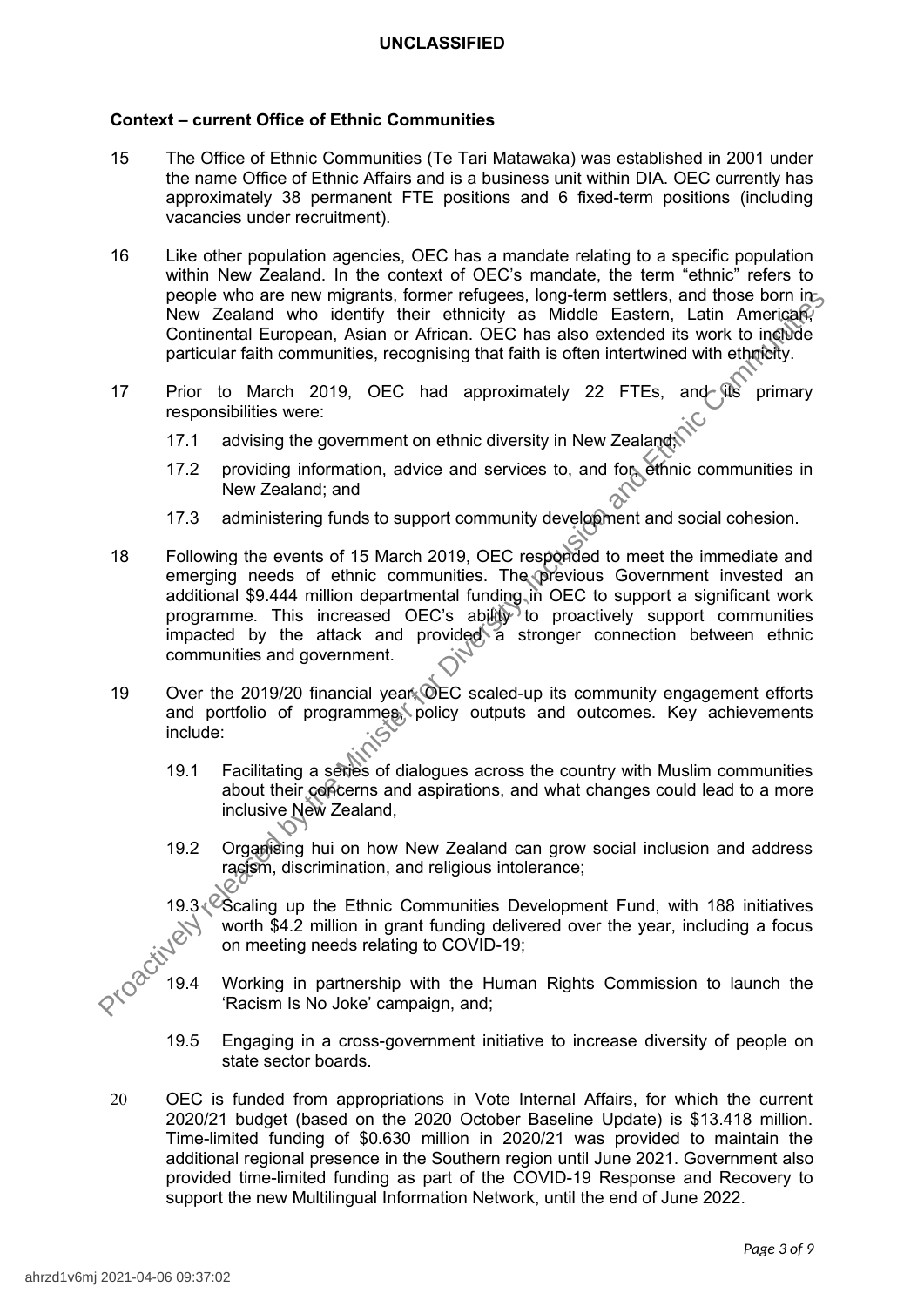#### **Rationale for a Ministry for Ethnic Communities**

- 21 We are proposing that Cabinet now agree to establish OEC as a departmental agency named the Ministry for Ethnic Communities. Our ethnic communities do not have a visibly separate agency to represent their interests in the system. This results in lower visibility of these populations in senior-level government relationships and policy processes, which limits the ability of OEC to effectively drive action on priorities.
- 22 Communities continue to be concerned that the current status of OEC hinders delivery of Government's priorities for ethnic communities. A Ministry will have greater influence across government and ability to improve wellbeing for ethnic communities. It will also ensure that there is a formal direct reporting line to the Minister.
- 23 Dedicated public service departments are transparent mechanisms for ensuring that the perspectives and interests of specific population groups are recognised, and for enabling the delivery of targeted and tailored services to those populations.
- 24 To be effective, a population agency must maintain a credible connection between its mandated communities and government. It must also ensure policies within the remit of other agencies (e.g. in the social sector) are informed by consideration of impacts on agency's focus communities, and whether the policy meets the population's specific needs. Population agencies headed by a chief executive can leverage this position to engage with other agencies at a higher level to ensure their population's perspective is well represented. The appointment of a chief executive also gives the Minister access to a full-time senior executive, with responsibility for driving priorities in that portfolio only. 22 Communities continue to be concerned that the current stats or UEU. Inneers<br>
influence access government and ability to improve wellbeing for effinite communities.<br>
It will also ensure that there is a formal dielity to

#### **Options for establishing the Ministry for Ethnic Communities**

- 25 We have considered three organisational form options for upgrading OEC to the Ministry for Ethnic Communities. These are:
	- 25.1 *Ministry as a branded business unit (Status Quo):* Essentially this would involve rebranding the OEC business unit within DIA to be called the Ministry for Ethnic Communities. This is the lowest cost option and would retain strong and almost seamless links with other relevant areas of DIA. However, this would not address stakeholder concerns about OEC's perceived profile, status and effectiveness within government.
	- 25.2 *Departmental agency:* Establish OEC as a departmental agency named the Ministry for Ethnic Communities, with DIA as the host department. The departmental agency would have its own chief executive reporting directly to the Minister. This option would allow sharing of accommodation, IT, HR and other corporate services with DIA at moderate cost. The option will strengthen the profile and status of OEC through the appointment of a dedicated public service chief executive for the portfolio, and visible operational autonomy.
	- 25.3 *Standalone department:* This would involve the establishment of the Ministry for Ethnic Communities as a new and wholly independent organisation within the public service. As well as its own chief executive, the Ministry would need its own corporate and back-office services, property and other assets which would consume a disproportionate share of the portfolio's relatively modest budget and resources.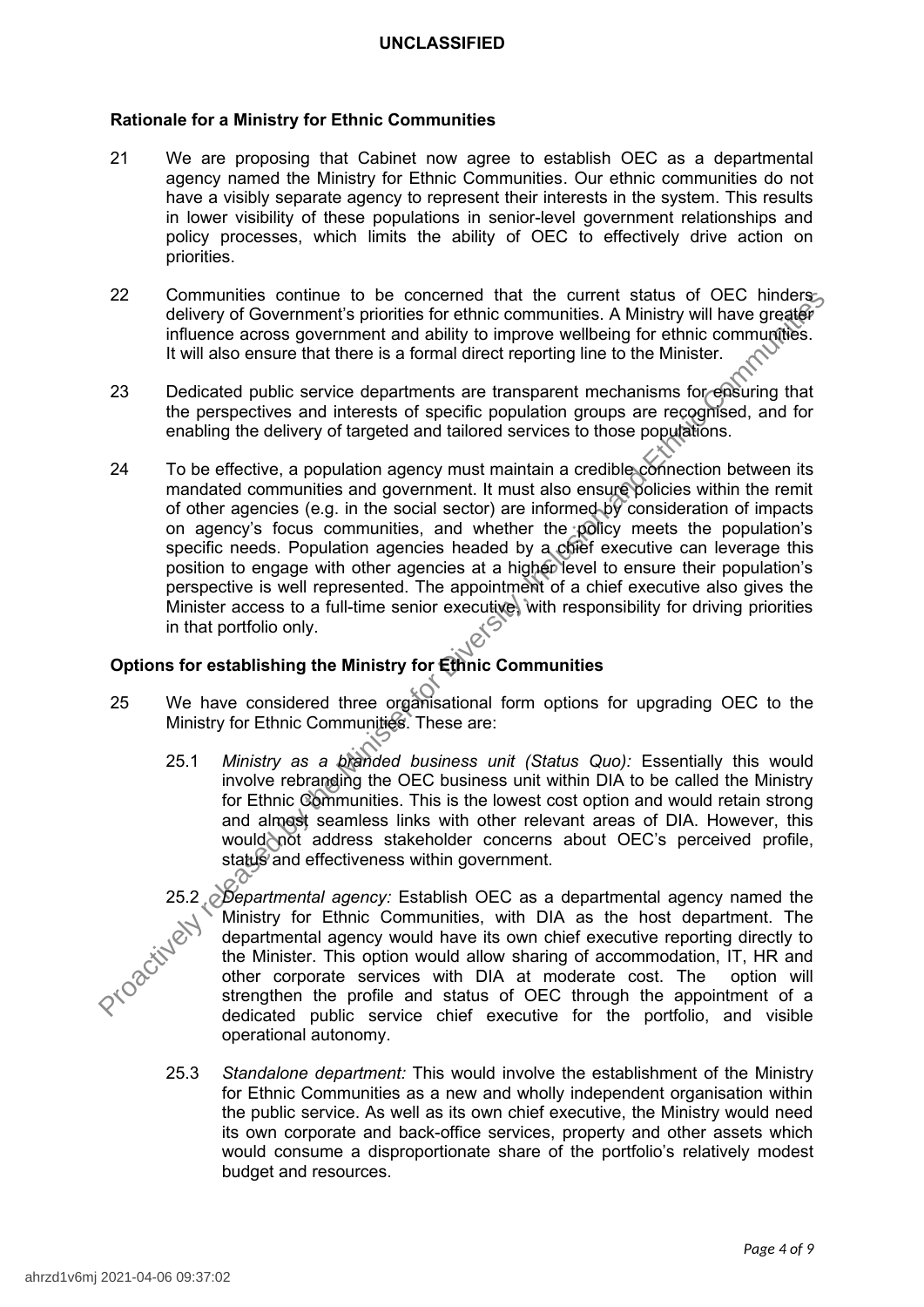#### *Preferred option: Departmental Agency hosted in DIA*

- 26 This option will provide OEC with the profile, status and operational autonomy needed to lead the implementation of our Government's commitments in respect of ethnic communities, at a lower cost than a standalone department. It will allow OEC to continue to benefit from links to related policy and service delivery areas within DIA. We propose that new departmental agency be established from 1 July 2021.
- 27 As outlined above, there has been some additional investment in the uplift of OEC capacity and capability since March 2019. The Minister for Diversity, Inclusion and Ethnic Communities will work with the incoming chief executive to finalise the Ministry's future work programmes and identify ongoing funding requirements.

#### **Implications for DIA**

 changes are required to DIA systems to host a departmental agency rather than a business unit, and DIA has a widespread regional presence that can provide premises for the Ministry outside Wellington. DIA is experienced in hosting a range of independent or semi-independent entities, and is home to several independent 28 DIA is well geared to act as a host department for a departmental agency. Minimal statutory office-holders capacity and capability since March 2013. In the Minister for Diversity, inclusion and<br>
Implication s for DIA<br>
Implications for DIA<br>
Implications for DIA<br>
Implications for DIA<br>
Implications for DIA<br>
Implications for DIA<br>
I

#### **Implementation**

- 29 There are several implementation components that will need to be worked through for a departmental agency, including engaging with staff, appointment of a chief executive, preparation of an agreement between the chief executives of the departmental agency and host department (required by legislation), confirmation of physical workspace arrangements and preparation of shared service agreements.
- 30 The timeframes for implementation will be subject to existing Individual Employment Agreements and any relevant Collective Agreements. The key points to note are:
	- 30.1 the Public Service Commissioner will commence an appointment process for the substantive chief executive. Engagement with ethnic communities is intended to take place before the position description for that role is finalised. If that appointment process cannot be completed before the establishment of the new Ministry in July 2021, an acting chief executive will be appointed for the interim period;
	- 30.2 the chief executive/acting chief executive of the Ministry will be responsible for working with the chief executive of DIA to arrange financial delegations to the new Ministry, and establishing a working relationship with the host department (including shared services arrangements and drafting of the departmental agency agreement); and
	- 30.3 staff will remain employed by DIA under the departmental agency model.

 31 Implementation costs will be kept to a minimum. DIA will provide shared services and a physical workspace for the new Ministry on the same basis as for OEC. Other costs such as rebranding and website updates will be kept to a minimum.

#### **Consultation**

 32 The Treasury has been consulted on the proposals in this paper. The Department of the Prime Minister and Cabinet has been informed.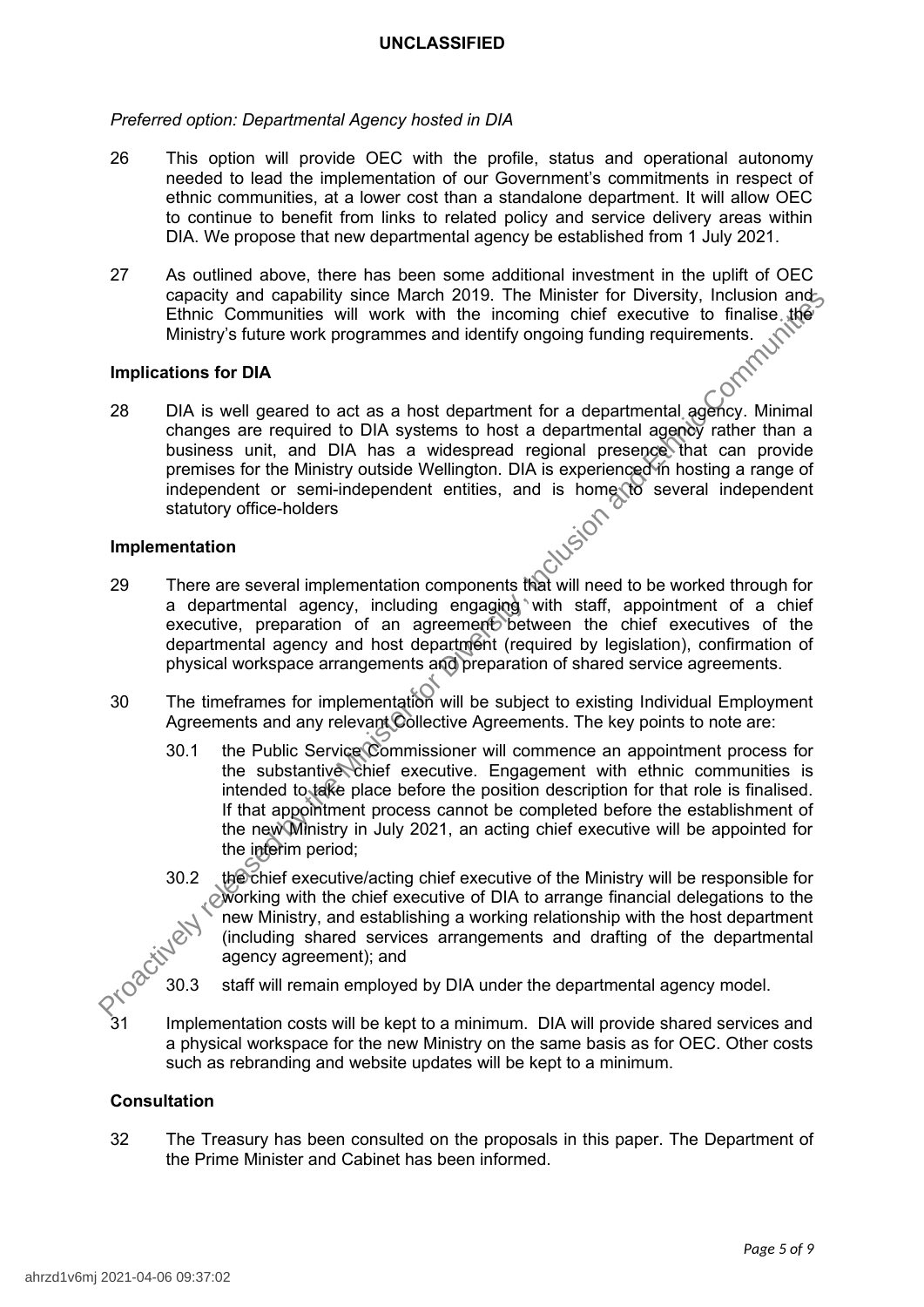#### **Financial Implications**

- 33 The marginal costs associated with the establishment of the new Ministry for Ethnic Communities are estimated at \$4.686 million over the forecast period. These are made up of:
	- 33.1 \$0.823 million for one-off establishment costs (\$0.502 million in 2020/21 and \$0.321 million in 2021/22); and
	- 33.2 ongoing costs of \$0.731 million in 2021/22 and \$1.044 million in 2022/23 and outyears largely associated with the salary for the new chief executive, a small team to support the chief executive and incremental corporate support costs to meet the new accountability requirements under its hosting role.
- 34 The Minister for Diversity, Inclusion and Ethnic Communities is unable to fund the costs associated with the new Ministry within the diversity, inclusion and ethnic communities' baseline. OEC already faces growing funding pressure from timelimited funding, responding to COVID-19 and addressing the Labour Market and Employment initiatives and potential cost implications from OEC's role in implementing the Government's response to the Royal Commission. DIA has reviewed options for reprioritisation of funding within the wider Vote Internal Affairs baselines for the fiscal forecast period, but it is unable to do so while maintaining current service delivery and committed work programmes.
- 35 We therefore seek agreement to increase funding in Vote Internal Affairs by \$4.686 million over the forecast period: \$0.502 million in 2020/21, \$1.052 million in 2021/22, and \$1.044 million in 2022/23 and outyears to meet the establishment and marginal ongoing costs associated with the new Min<del>ist</del>ry. This funding must be secured now to ensure the establishment of the new Ministry can proceed and is sufficiently resourced to achieve the desired outcomes. Deferring funding decisions until Budget 2021 would effectively defer the establishment decision and its announcement until that time. The urgent need to secure this funding is an example of why the Between-Budget Contingency was established. buyers are provided to the sacked by the Bealty from the mail excelutive and incremental corporate support consider<br>
train to support the chiracter of the match and the match and communities in the buyer and thin is the m

#### *Appropriations*

 36 OEC is currently funded from two multi-category appropriations in Vote Internal Affairs, as well as the non-departmental appropriation Ethnic Communities Grants expense appropriation. We are proposing the creation of a more consolidated appropriation structure with ongoing transparency and administrative ease for both the departmental agency and the portfolio Minister as part of the 2021 March Baseline Update, effective from 1 July 2021.

#### **Human Rights**

37  $\sim$  The proposals in this paper are consistent with the requirements of the New Zealand Bill of Rights Act 1990 and the Human Rights Act 1993.

#### **Legislative Implications**

- 38 The establishment of a departmental agency requires an Order in Council. The Order in Council will:
	- 38.1 bring the new departmental agency into legal existence on a specified date by naming it in Part 2 of Schedule 2 of the Public Service Act 2020 (the departmental agency will come into legal existence when it appears on the Schedule); and
	- 38.2 provide for a transitional period relating to any transfer of functions from other agencies (if applicable) as well as any change in responsibility for functions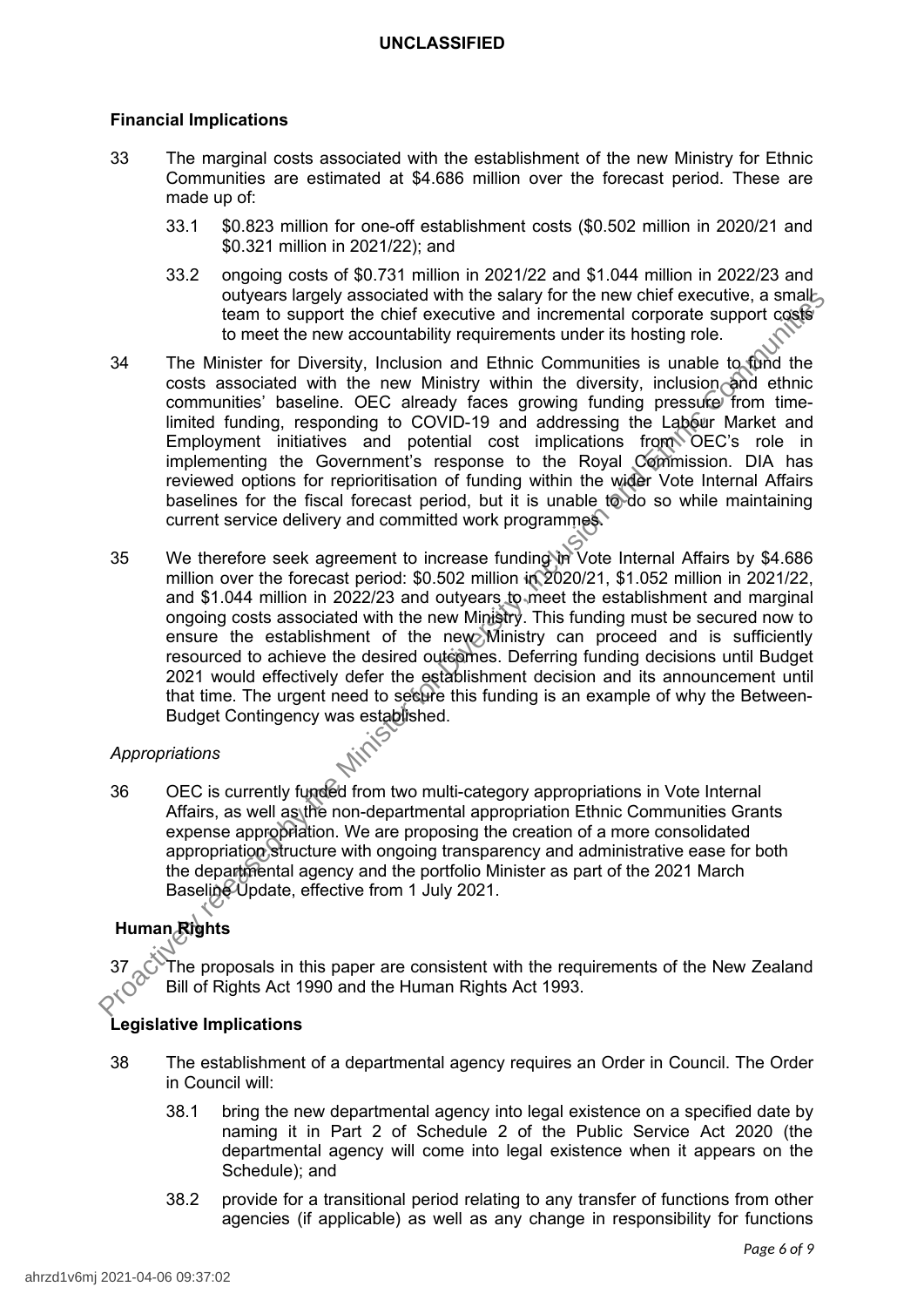from the chief executive of the DIA to the chief executive of the departmental agency.

 39 The Minister for the Public Service will be responsible for issuing drafting instructions to establish a new departmental agency that will be named the Ministry for Ethnic Communities with a commencement date of 1 July 2021. DIA will be named as the host department.

#### **Regulatory Impact Analysis**

40 The Regulatory Quality Team at the Treasury has determined that the regulatory proposal in this paper is exempt from the requirement to provide a Regulatory Impact Statement on the basis that it is expected to have no or only minor impacts on businesses, individuals or not for profit entities.

#### **Gender Implications**

41 The proposed upgrade would provide the Ministry with greater influence across government to improve outcomes for ethnic women. The impacts felt by women generally in New Zealand (for instance, disproportionate economic impacts from downturns in the labour market; increased risks of gender-based violence during times of national emergencies) can be exacerbated for women in ethnic communities due to additional language, cultural or digital barriers to accessing information and assistance. Increasing the voice and influence of the Ministry for Ethnic Communities would facilitate a greater understanding and emphasis on these issues across government. The Regulatory Quality Team at the Treasury has determined that the regulatory<br>
proposal in this paper is exempt from the requirement to provide a Regulatory in<br>
Statement on the basis that it is expected to have no or onl

#### **Disability Perspective**

 42 Impacts felt by people with disabilities can be exacerbated for those who are also part of our ethnic communities. A greater ability to influence and inform policy is expected to improve outcomes for these people.

#### **Publicity**

 43 The Minister for Diversity, Inclusion and Ethnic Communities will liaise with the Prime Minister on the responsibility for, and timing of, public announcements regarding the establishment of the Ministry for Ethnic Communities as a departmental agency.

#### **Recommendations**

 The Minister for the Public Service and Minister for Diversity, Inclusion and Ethnic Communities recommend that Cabinet:

- **1 <sub>n</sub>**<sup> $\circ$ </sup> note that since the 15 March 2019 Christchurch terrorist attack, a significant programme has been put into place to increase OEC's ability to work proactively with ethnic communities and provide a stronger connection between ethnic communities and government;
- 2 **agree** to establish a departmental agency named the Ministry for Ethnic Communities, effective from 1 July 2021, with DIA as the host department and the Minister for Inclusion, Diversity and Ethnic Communities as the appropriate Minister;
- 3 **invite** the Minister for the Public Service to issue drafting instructions to the Parliamentary Counsel Office for an Order in Council to establish the new departmental agency by adding it to Part 2 of Schedule 2 of the Public Service Act 2020, and to provide for transitional matters connected with the transfer of functions;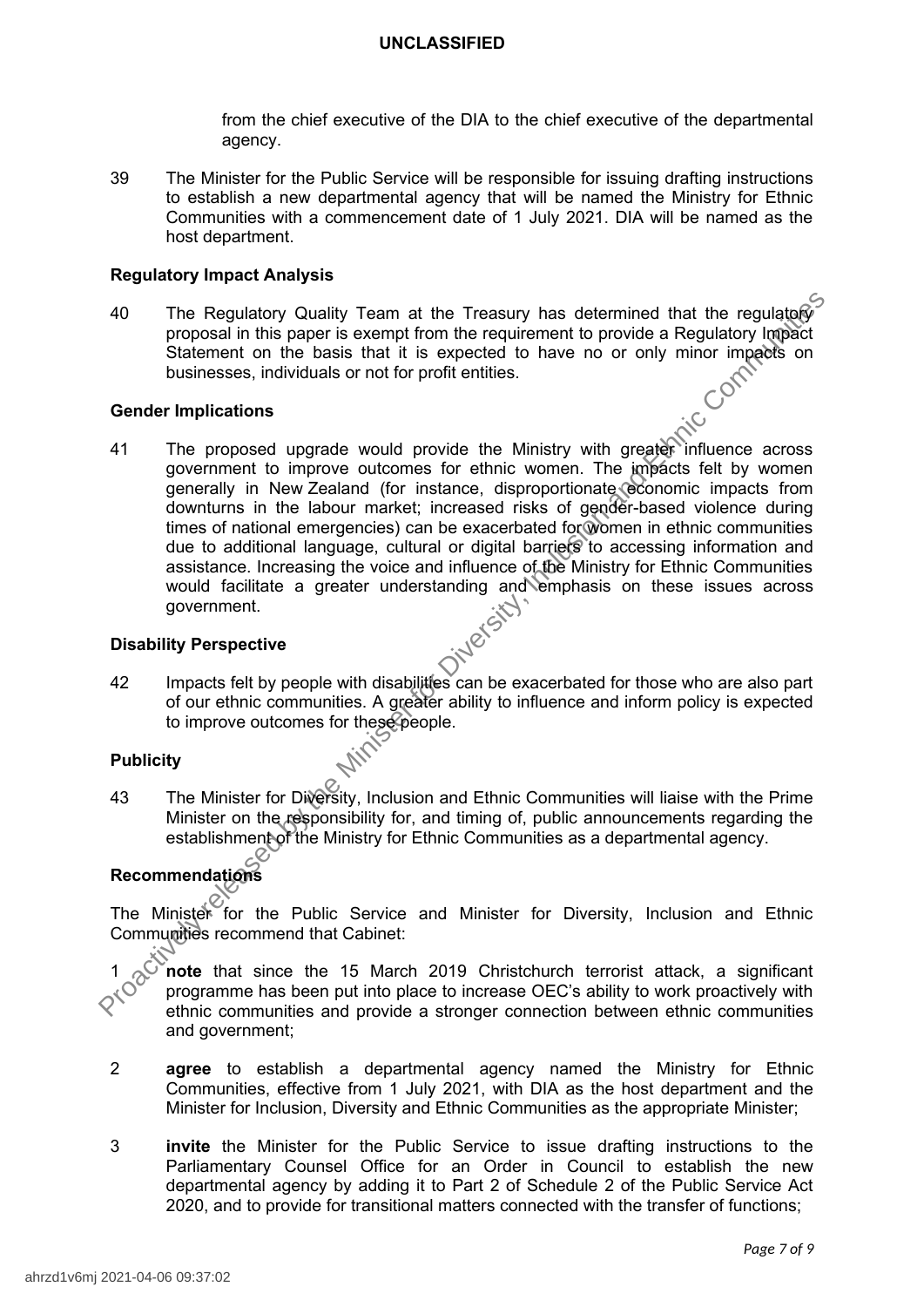- 4 **note** the Public Service Commissioner will bring a vacancy paper to Cabinet notifying the vacancy in the chief executive of the Ministry for Ethnic Communities role;
- 5 **agree** to increase the cap on the Public Service Commission's appropriation for chief executive remuneration to accommodate the remuneration for the chief executive of the Ministry for Ethnic Communities (noting that this change is fiscally neutral as chief executive remuneration costs are recovered from individual agency appropriations);
- 6 **agree** to increase funding in Vote Internal Affairs by \$4.686 million over the forecast period: \$0.502 million in 2020/21, \$1.052 million in 2021/22, and \$1.044 million in 2022/23 and outyears to meet establishment and incremental costs associated with the departmental agency;
- 7 **approve** the following changes to appropriations to meet the incremental costs associated with the new Ministry for Ethnic Communities with a corresponding impact on the operating balance and net core Crown debt:

|                | period: \$0.502 million in 2020/21, \$1.052 million in 2021/22, and \$1.044 million in<br>2022/23 and outyears to meet establishment and incremental costs associated wife                                                                                                                                                                                                                                                                   |                                                                                                                                                                      |                           |                |                |                              |  |  |  |
|----------------|----------------------------------------------------------------------------------------------------------------------------------------------------------------------------------------------------------------------------------------------------------------------------------------------------------------------------------------------------------------------------------------------------------------------------------------------|----------------------------------------------------------------------------------------------------------------------------------------------------------------------|---------------------------|----------------|----------------|------------------------------|--|--|--|
| $\overline{7}$ | the departmental agency;<br>on the operating balance and net core Crown debt:                                                                                                                                                                                                                                                                                                                                                                | approve the following changes to appropriations to meet the incremental costs<br>associated with the new Ministry for Ethnic Communities with a corresponding impact |                           |                |                |                              |  |  |  |
|                |                                                                                                                                                                                                                                                                                                                                                                                                                                              | \$million - increase/(decrease)                                                                                                                                      |                           |                |                |                              |  |  |  |
|                | <b>Vote Internal Affairs</b><br><b>Minister of Internal Affairs</b>                                                                                                                                                                                                                                                                                                                                                                          | 2020/21                                                                                                                                                              | 2021/22                   | 2022/23        | 2023/24        | 2024/25 &<br><b>Outyears</b> |  |  |  |
|                | Multi-Category Expenses and Capital<br>Expenditure:<br><b>Community Information and Advisory Services</b><br><b>MCA</b><br>Departmental Output Expense:<br>Advisory and Information Services to Ethnic<br>Communities<br>(funded by revenue Crown)<br><b>104</b><br>Policy and Related Services MCA<br>Departmental Output Expense:<br>Policy and Related Services - Ethnic<br>Communities                                                   | Jiversity,<br>0.502                                                                                                                                                  | Mousion<br>0.485<br>0.567 | 0.180<br>0.864 | 0.180<br>0.864 | 0.180<br>0.864               |  |  |  |
|                | (funded by revenue Crown)<br><b>Total Operating</b>                                                                                                                                                                                                                                                                                                                                                                                          | 0.502                                                                                                                                                                | 1.052                     | 1.044          | 1.044          | 1.044                        |  |  |  |
| 8<br>9<br>10   | agree that the proposed change to appropriations for 2020/21 above be included in<br>the 2020/21 Supplementary Estimates and that, in the interim, the increase be met<br>from Imprest Supply;<br>agree that the expenses incurred under recommendation 7 be charged against the<br>Between-Budget Contingency established as part of Budget 2020;<br>note that the chief executive for the Ministry for Ethnic Communities (or acting chief |                                                                                                                                                                      |                           |                |                |                              |  |  |  |
|                | executive if appointed), will work with DIA to implement the transition to the new                                                                                                                                                                                                                                                                                                                                                           |                                                                                                                                                                      |                           |                |                |                              |  |  |  |

- 8 **agree** that the proposed change to appropriations for 2020/21 above be included in the 2020/21 Supplementary Estimates and that, in the interim, the increase be met from Imprest Supply;
- 9 **agree** that the expenses incurred under recommendation 7 be charged against the Between-Budget Contingency established as part of Budget 2020;
- 10 **note** that the chief executive for the Ministry for Ethnic Communities (or acting chief executive if appointed), will work with DIA to implement the transition to the new Ministry, including transfers of staff and financial delegations, and the necessary agreements between the new Ministry and DIA; and
- 11 **note** that the Minister for Diversity, Inclusion and Ethnic Communities may seek additional funding in Budget 2021 or future budgets to address time-limited funding and any additional costs associated with the new Ministry, its new status in the communities, COVID-19 recovery roles or other work programme initiatives.